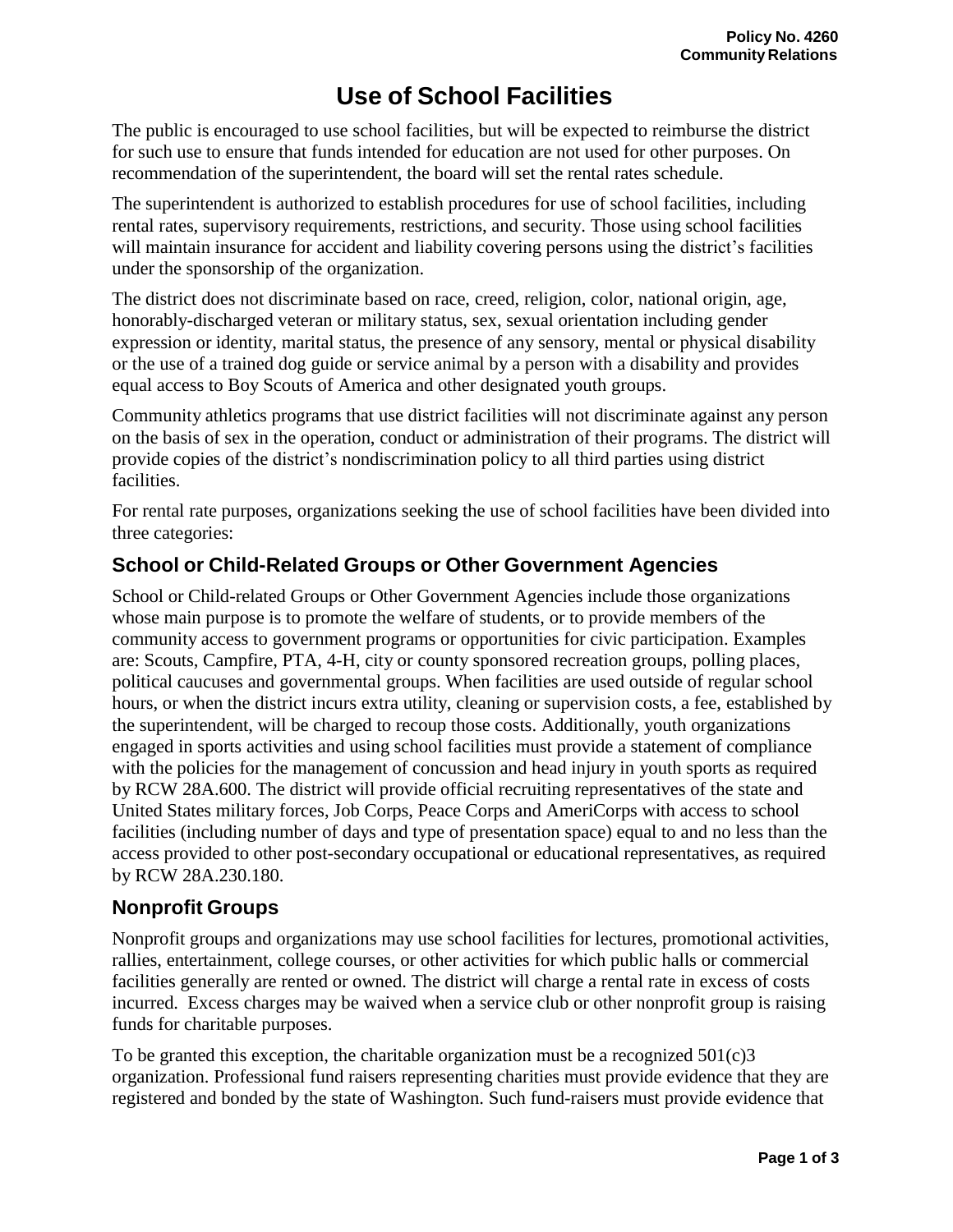the charity will receive at least sixty (60) percent of the gross revenues received from the public prior to approval to use the facilities.

Similar treatment may be granted public universities and colleges when offering college courses within the community or when any university/college is offering a course for staff at the request of the district. Nonprofit groups of the kind that in most communities have their own facilities (churches, lodges, veterans groups, granges, etc.) who wish to use district facilities on a regular, but temporary, basis may do so under this rental rate.

## **Commercial Enterprises**

Commercial Enterprises include profit-making organizations and business-related enterprises. While the district would prefer these organizations use commercial or private facilities, facilities may be rented for non-regular use at the prevailing rate charged by commercial facilities in the area.

#### **District-Sponsored Activities**

District-sponsored activities, including curricular functions, co-curricular functions, and cooperative programs, retain first priority in use of facilities. Authorization for use of school facilities will not be considered as endorsement or approval of the activity, group or organization.

| Legal References: RCW 4.24.660 |                   | Liability of school districts under contracts with<br>youth programs                                                                                              |
|--------------------------------|-------------------|-------------------------------------------------------------------------------------------------------------------------------------------------------------------|
|                                | RCW 28A.230.180   | Access to campus and student information<br>directories by official recruiting representatives –<br>Informing students of educational and career<br>opportunities |
|                                | RCW 28A.320.510   | Night schools, summer schools, meetings, use of<br>facilities for                                                                                                 |
|                                | RCW 28A.335.150   | Permitting use and rental of playgrounds, athletic<br>fields, or athletic facilities                                                                              |
|                                | RCW 28A.335.155   | Use of buildings for youth programs $-$ Limited<br>immunity                                                                                                       |
|                                | 20 USC Sec. 7905  | Boys Scout of America Equal Access Act                                                                                                                            |
|                                | 34 CFR Sec. 108.6 | Equal Access to Public School Facilities For The<br>Boy Scouts of America and Other Designated Youth<br>Groups                                                    |
|                                | AGO 1973 No. 26,  | Initiative No. 276 School districts — Use of school<br>facilities for presentation of programs — Legislature<br>— Elections                                       |
|                                |                   |                                                                                                                                                                   |

Management Resources:

| <i>Policy &amp; Legal News, February 2014 Other updates/corrections</i> |                              |
|-------------------------------------------------------------------------|------------------------------|
| <i>Policy News, August 2009</i>                                         | Concussion and Head Injuries |
|                                                                         | Legislation                  |